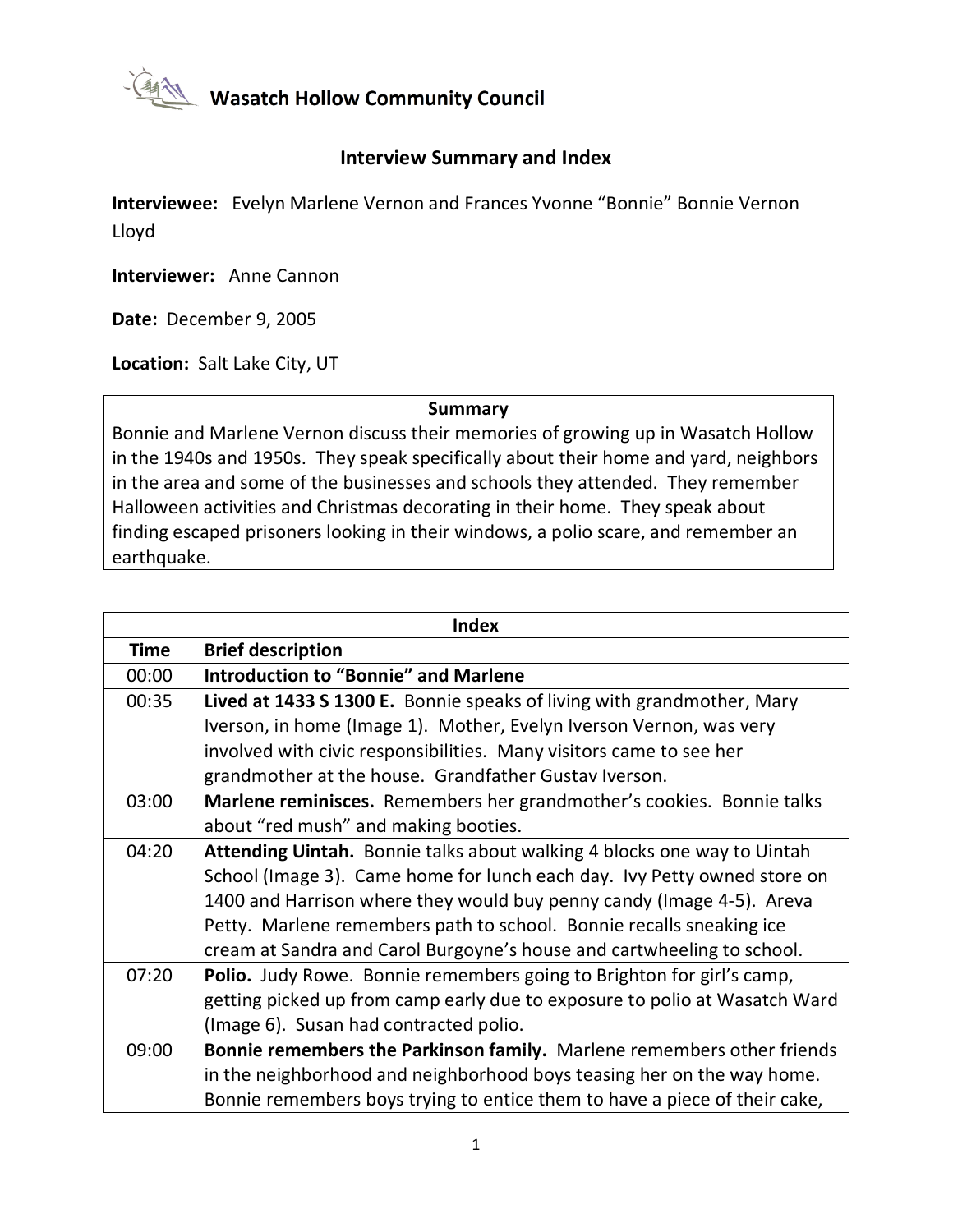

|       | which had laxative baked into it. Bishop Preston Parkinson, Mary, Carol, and         |
|-------|--------------------------------------------------------------------------------------|
|       | Ann. Summerhays, Carol Burgoyne, Rick Perry, Roger Moss.                             |
| 12:00 | Drugstore on 15 <sup>th</sup> East. Bonnie remembers shopping at Safeway and         |
|       | Economy Drug. Recalls Safeway being located where Einstein Bagel's is                |
|       | located now.                                                                         |
| 13:20 | Road shows. Bonnie remembers travelling road shows and attending Friday              |
|       | night movies at Wasatch Ward (Image 7).                                              |
| 14:13 | Halloween. Bonnie remembers trick or treating with pillowcases. One year             |
|       | the pumpkin started a fire in the kitchen of their house. Marlene remembers          |
|       | the multi-level yard and stone walls in the driveway. Recalls weeping willow         |
|       | in the back yard, interconnectedness of the back yards.                              |
| 17:48 | Playing dolls. Bonnie remembers playing dolls with the neighbors. Marlene            |
|       | remembers dressing up as pioneers for Pioneer Day and burying mother's               |
|       | collection of Indian head pennies in the garden. Bonnie remembers drying             |
|       | clothes on the clothesline, hanging items on the line.                               |
| 20:27 | Pets. Bonnie remembers rabbits and ducks living in the backyard.                     |
| 21:09 | Sugar House Prison. Bonnie remembers prisoners peeking in their windows.             |
|       | Marlene recalls being concerned about what might be in the bushes by the             |
|       | porch.                                                                               |
| 22:48 | Rock Garden. Marlene speaks of her fondness for rock gardens. The ladies             |
|       | remember having to go up steps in their yard to get to their rock garden.            |
| 24:08 | Accident. Marlene remembers auto accident backing out of her driveway.               |
|       | Recalls going across the street to play in the woods (Image 3). Bonnie               |
|       | remembers sledding across $13^{th}$ East down to $11^{th}$ East. Talks about getting |
|       | used to road noise. Remembers multiple levels of house and yard.                     |
| 28:30 | Party line/Riding the bus. Marlene remembers telephone being a party line.           |
|       | Talks about a cedar closet. Recalls attending Children's Dance Theater,              |
|       | taking bus to get there. Virginia Tanner. Anne Cannon, Joyce Bennett, Anne           |
|       | Wirthlin, Kendra Jones.                                                              |
| 31:20 | School. Marlene remembers Principal Mrs. Ryberg and recess games at                  |
|       | Uintah, walking to Roosevelt. Recalls being accosted by an exhibitionist             |
|       | while walking to East High School. Linda Evans. Remembers attending East             |
|       | High.                                                                                |
| 35:50 | Christmas traditions. Shops in Sugarhouse (Images 8-9). Bonnie remembers             |
|       | size of their Christmas tree. Marlene talks about Christmas decorations.             |
| 37:40 | Musical talents. Bonnie mentions performing in the neighborhood. Dr.                 |
|       | Shand, conductor, Bonneville Strings. Reminisces about Duffin's Ice Cream,           |
|       | Dick and Jane Shop, drugstore and barbershop on 21 <sup>st</sup> East.               |
| 39:36 | Cars/Neighborhood diversity, Bonnie remembers having a small Volvo and               |